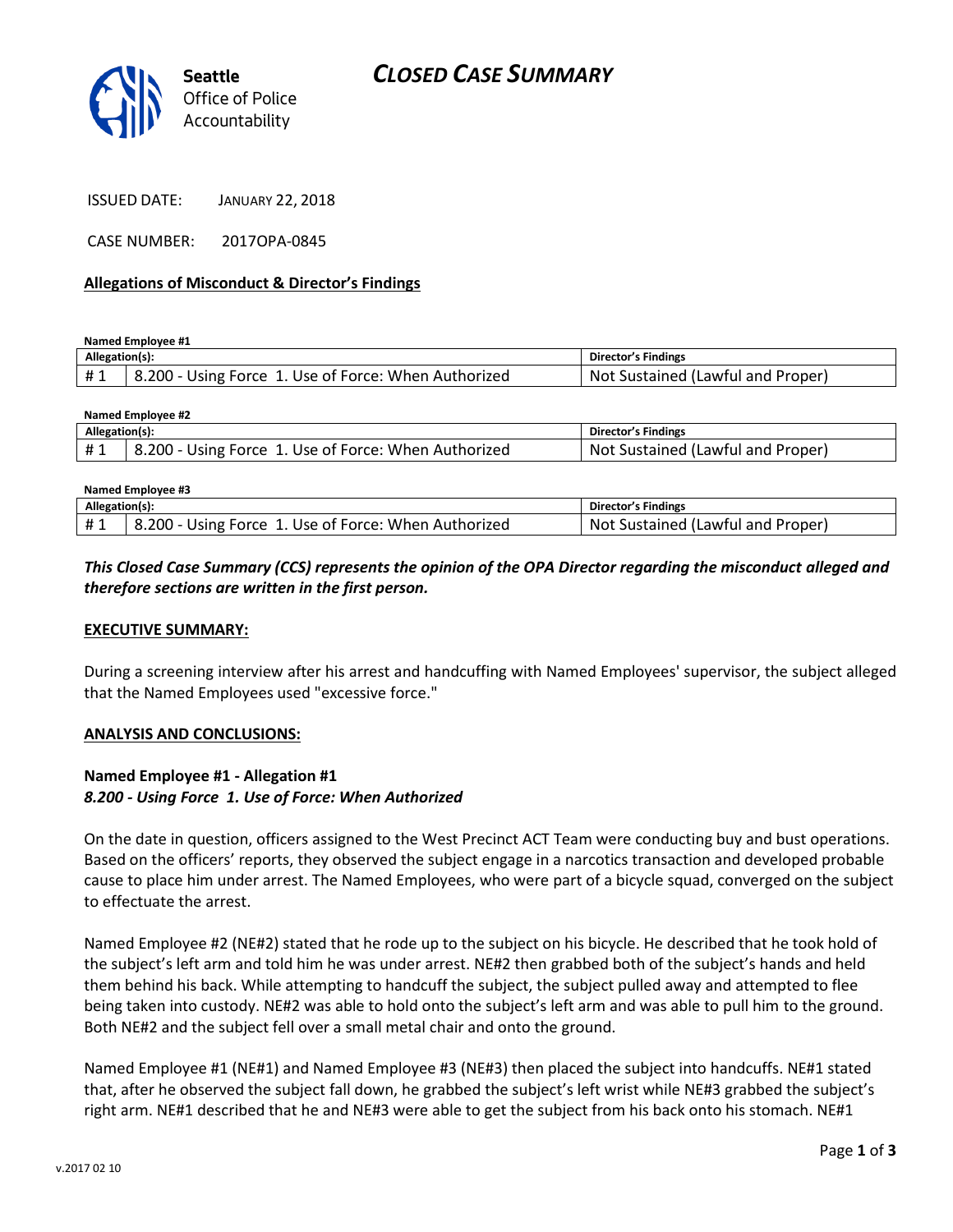

# *CLOSE CASE SUMMARY*

OPA CASE NUMBER: 2017OPA-0845

reported that they finished handcuffing the subject in the prone position. NE#3 similarly described assisting NE#1 turn the subject from his back onto his stomach, holding the subject's arm, and helping place him into handcuffs.

The subject complained of pain after incident and a supervisor was notified. The supervisor spoke with the subject about the force that had been used on him and the subject alleged that it was "excessive." He declined, however, to explain why he believed that to be the case. At one point, the subject alleged that the officers had broken his arm (he later recanted that statement). Even though there was no physical or medical evidence supporting this contention, the Department's Force Investigation Team (FIT) was notified. FIT declined to investigate. OPA interviewed the subject. He stated that he did nothing wrong on the date of the incident, but that he was arrested regardless. He again claimed that the officers used excessive force when they handcuffed him. He alleged that his legs were kicked out from under him, causing him to fall to the ground. He further alleged that he suffered a scar and bleeding from the handcuffs.

The incident was recorded on NE#1's and NE#2's Body Worn Video (BWV) and on private party video. From my review of the video, I find that it supports the officers' accounts. Moreover, I note that from a review of the video there is no evidence that the subject's legs were kicked from under him or that he was bleeding. The alleged bleeding is also inconsistent with photographs taken of the subject after his arrest.

SPD Policy 8.200(1) requires that force used by officers be reasonable, necessary and proportional. Whether force is reasonable depends "on the totality of the circumstances" known to the officers at the time and must be balanced against "the rights of the subject, in light of the circumstances surrounding the event." (SPD Policy 8.200(1).) The policy lists a number of factors that should be weighed when evaluating reasonableness. (*See id.*) Force is necessary where "no reasonably effective alternative appears to exist, and only then to the degree which is reasonable to effect a lawful purpose." (*Id.*) Lastly, the force used must be proportional to the threat posed to the officer. (*Id.*)

Based on the objective evidence in this case – most notably, the video – I find that the force used by the Named Employees was reasonable, necessary and proportional, and thus consistent with policy. The officers had probable cause to place the subject under arrest and, when he attempted to flee, they were lawfully permitted to use force to stop him from doing so and to secure his person in handcuffs. I note that the officers used only that level of force necessary to do so – there is no evidence that any officer kicked, punched, or otherwise struck the subject. While the handcuffing may have been uncomfortable, that does not establish that the officers engaged in excessive force. The limited force used was proportional to the threat posed by the subject based on his attempts to flee. For these reasons, I recommend that this allegation be Not Sustained – Lawful and Proper.

### Recommended Finding: **Not Sustained (Lawful and Proper)**

#### **Named Employee #2 - Allegation #1** *8.200 - Using Force 1. Use of Force: When Authorized*

For the same reasons as stated above (*see* Named Employee #1, Allegation #1), I recommend that this allegation be Not Sustained – Lawful and Proper.

### Recommended Finding: **Not Sustained (Lawful and Proper)**